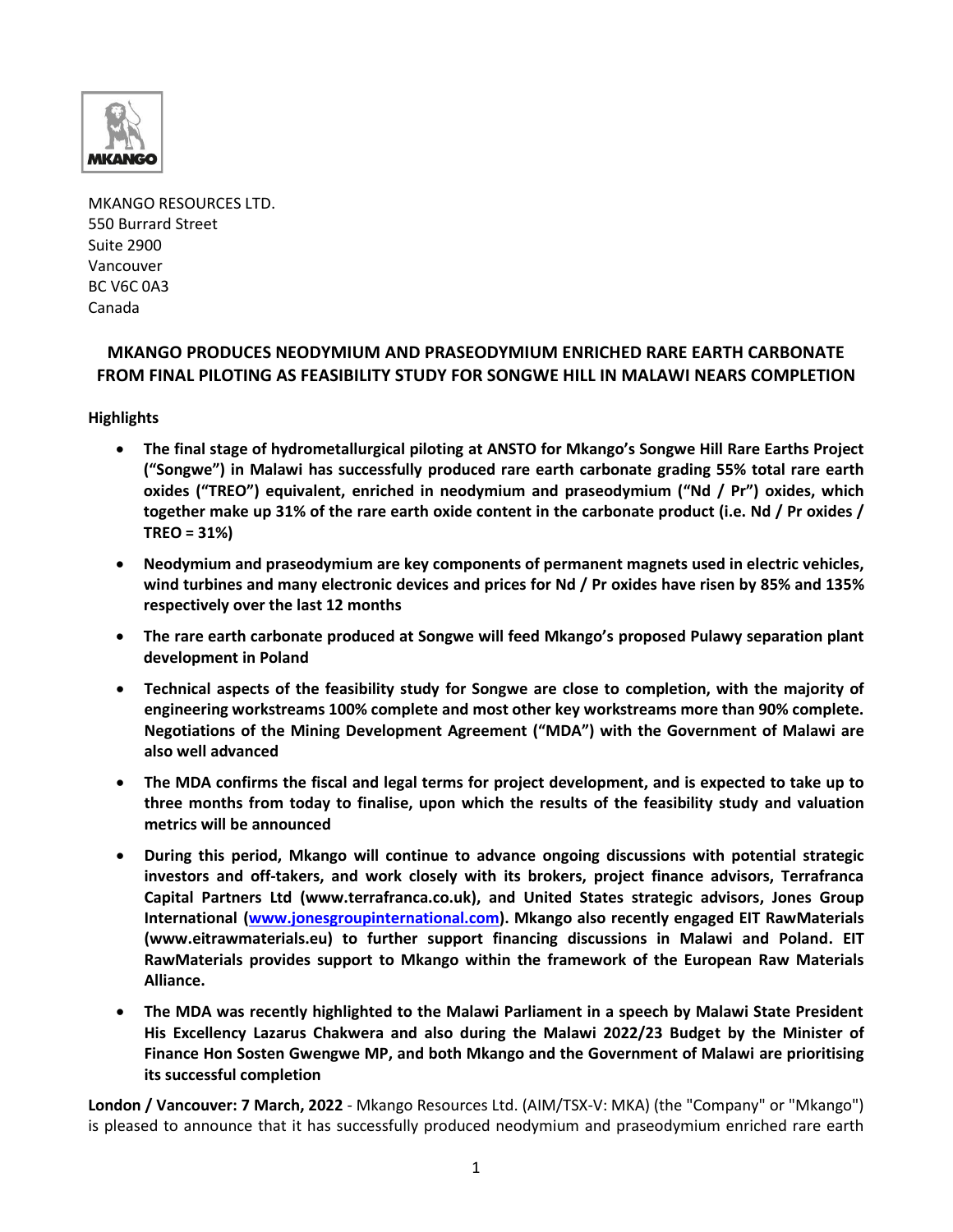carbonate from the final stages of hydrometallurgical piloting at ANSTO in Australia for the Songwe Hill Rare Earths Project in Malawi.

Piloting is an integral part of the feasibility study for Songwe, with Mkango joining the ranks of very few rare earth companies globally which have reached this stage of development. Mkango has now successfully completed flotation piloting and all six hydrometallurgy pilot campaigns, testing all aspects of the processing flow sheet.

The piloting of the hydrometallurgy processing flowsheet is a critical step towards commercialisation of the Songwe project. The feed for the hydrometallurgy pilot plant was flotation concentrate derived from the highly successful flotation pilot programme completed last year.

**William Dawes, Chief Executive of Mkango stated:** *"Completion of piloting is another major milestone for the development of Songwe and the related Pulawy separation plant in Poland, as Mkango moves towards finalisation of the feasibility study for Songwe. This puts Mkango in a rare class of having an independent rare earths project at this advanced stage of development. Through its investments across the supply chain, Mkango is uniquely positioned to be a future producer of rare earth oxides, recycled alloys and magnets, the latter through its 42% strategic interest in short loop rare earth magnet recycler, HyProMag."*

#### **Excellent Progress in Malawi**

Negotiation of the MDA with the Government of Malawi is well advanced and focused on delivering an advantageous solution for all stakeholders.

Work in Malawi is progressing well with all geotechnical drilling and pitting completed at the project site and the Environmental Social Health Impact Assessment nearing completion. The geotechnical programme comprised 150 five-metre-deep pits and 22 twenty-metre drill holes and was undertaken to confirm soil and ground conditions for all future site infrastructure, such as the processing plants, tailings facility, solar farm and haulage roads.

This major programme was designed to maximise local content, employing 150 locally employed labourers, the specialist geotechnical engineering consultant firms Geoconsult – the leading geotechnical engineering group in Malawi [\(https://geoconsult.cc/portfolio/f/mining-and-trading-review-october-edition\)](https://geoconsult.cc/portfolio/f/mining-and-trading-review-october-edition) – and Zutari, a leading South African geotechnical engineering group [\(https://www.zutari.com/our-projects/\)](https://www.zutari.com/our-projects/).

There have been significant improvements to local infrastructure in recent months. The Malawi Roads Authority are currently upgrading an existing government road from the nearby city of Migowi to the Songwe Hill rare earth project site. To date, 12 km of an existing 15 km government dirt track has already been upgraded and widened to an all-weather gravelled road with new reinforced concrete culverts, embankments and bridges installed.

## **Songwe Feasibility Study Nearing Completion**

Technical and other workstreams for the feasibility study for Songwe are nearing completion with the following progress estimates provided by SENET (a DRA Global company), lead engineer for the project:

**Capital cost estimate:** pricing for mechanical equipment, structural steel, civil, electrical, control and instrumentation and piping bill of quantities, process plant EPCM cost estimate, site infrastructure costs, transport estimates using equipment masses and steelwork quantities are 100% complete. Update of capital cost estimate is 90% complete.

**Operating cost estimate:** preparation of plant labour schedules and pay rates is 90% complete. Quantities and costs of consumables, spare parts and utility requirements is 100% complete and administration costs and other overheads are 100% complete. Verification of reagent consumption and costs are 92% complete. Update of operating cost with updated labour rates, transport and laboratory costs is 92% complete.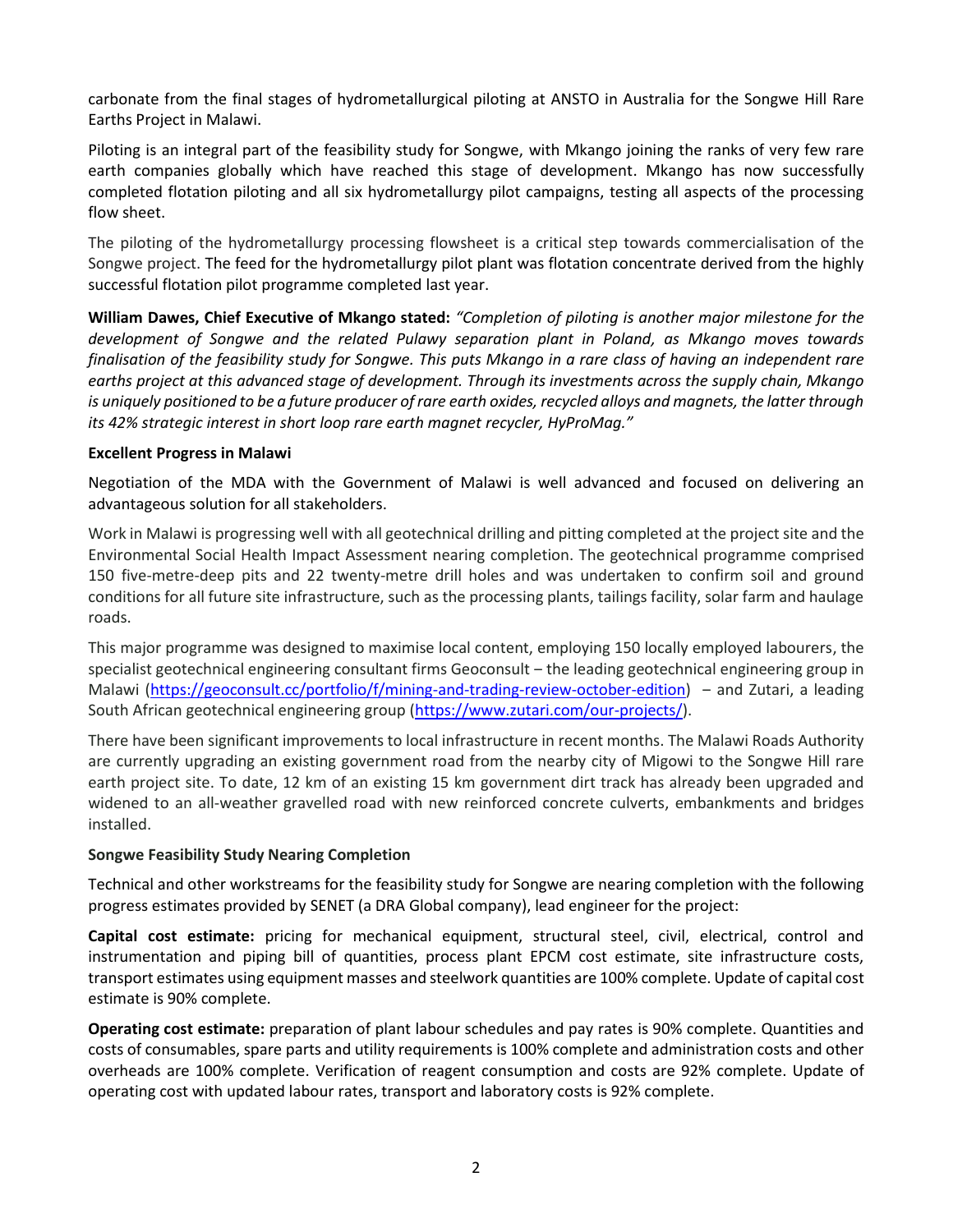**Environmental, Social and Health:** review and impact assessments of specialist studies, rehabilitation and closure liability is 100% complete. Environmental, Social and Health Impact Assessment is 98% complete.

**Sustainable energy trade-off study:** investigation of alternative energy sources, compilation of energy balance, design of solar PV and detailed costing and preliminary wind resource assessment is 100% complete.

**Metallurgical test work:** grinding test work and trade-off, plant raw water testing, solid liquid separation test work, flotation and hydrometallurgical test work is 100% complete. Water and variability test work is 80% complete, and tailings geochemical and geotechnical test work is 50% complete and expected to be completed by the end of this month.

**Processing engineering**: process flow diagrams, mass balances, process description, mechanical equipment list, design basis, pipe and instrumentation diagrams, process control philosophy and HAZOP 1 and 2 are 100% complete.

**Mining:** in-pit services, haul road design, waste rock dump design, issue of enquiries into market, mining schedule, pit optimisation and design, storm water handling and water reticulation are 100% complete.

**Mechanical, civil and structural engineering:** mechanical equipment data and duty sheets, general arrangement drawings, civil design criteria, structural design criteria, bill of quantities, bulk earthworks, civil and steelwork quotes are 100% complete.

**Electrical engineering:** electrical design criteria, electrical load list, cable schedule, installed and consumed power schedule, electrical material take-off, electrical procurement packages, motor control centres and transformer sizing are 100% complete.

**Control and instrumentation engineering:** control and instrumentation design criteria, instrument data sheets and schedules, control and instrumentation material take-off, instrumentation diagrams and control and instrumentation procurement packages are 100% complete.

**Piping engineering**: piping design criteria and calculations, piping material take-off and piping bill of quantities, schedules for line list, pipe supports and tie-ins and piping drawings are 100% complete.

**Plant infrastructure engineering:** layout drawings for the construction camp, security fencing, guardhouses, warehousing and stores, administration offices and workshops, layout drawings for transformer stations, roads and bill of quantities and pricing for plant infrastructure are 100% complete.

**Procurement:** vendor list of recommended suppliers, issuing enquiries and tender documents, price comparisons and evaluation of tenders, technical and commercial tender adjudications are 100% complete. Additional earthworks and mining enquiries and adjudication are 96% complete.

**Tailings Storage Facility:** design of tailings dam, return water dam and storm water measures is 100% complete. Seepage analysis and slope stability analysis to be completed.

Scientific and technical information contained in this release has been approved and verified by Nicholas Dempers Pr.Eng (RSA) Reg. No 20150196, FSAIMM of SENET (a DRA Global Group Company), who is a "Qualified Person" in accordance with National Instrument 43-101 -- Standards of Disclosure for Mineral Projects.

## **Market Abuse Regulation (MAR) Disclosure**

The information contained within this announcement is deemed by the Company to constitute inside information as stipulated under the Market Abuse Regulations (EU) No. 596/2014 ('MAR') which has been incorporated into UK law by the European Union (Withdrawal) Act 2018. Upon the publication of this announcement via Regulatory Information Service, this inside information is now considered to be in the public domain.

## **About Mkango Resources Limited**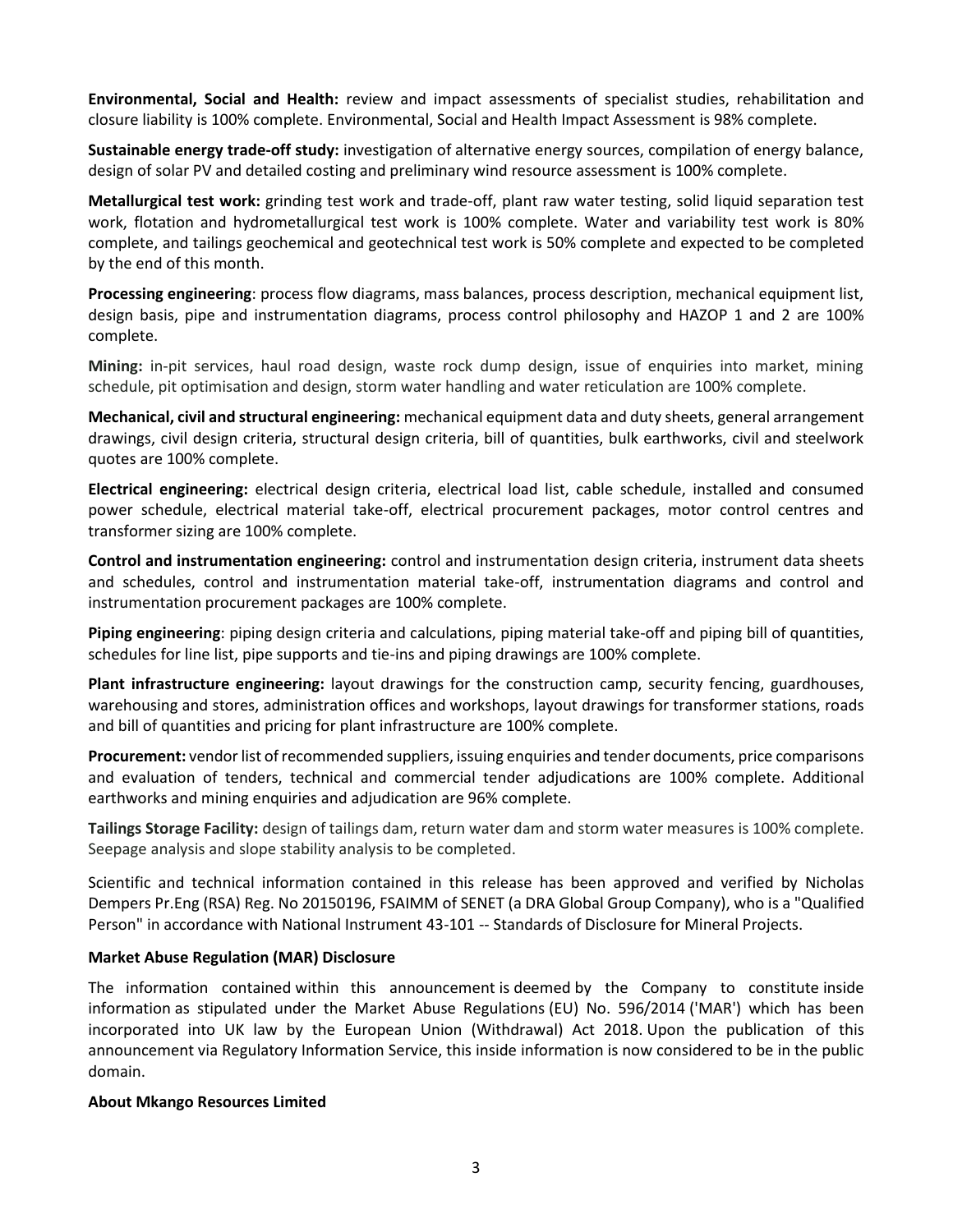Mkango's corporate strategy is to develop new sustainable primary and secondary sources of neodymium, praseodymium, dysprosium and terbium to supply accelerating demand from electric vehicles, wind turbines and other clean technologies. This integrated Mine, Refine, Recycle strategy differentiates Mkango from its peers, uniquely positioning the Company in the rare earths sector.

Mkango is developing Songwe Hill in Malawi with a Feasibility Study well advanced. Malawi is known as "The Warm Heart of Africa", a stable democracy with existing road, rail and power infrastructure, and new infrastructure developments underway.

In parallel, Mkango and Grupa Azoty PULAWY, Poland's leading chemical company and the second largest manufacturer of nitrogen and compound fertilizers in the European Union, have agreed to work together towards development of a rare earth Separation Plant at Pulawy in Poland. The Separation Plant will process the purified mixed rare earth carbonate produced at Songwe.

Through its ownership of Maginito [\(www.maginito.com\)](http://www.maginito.com/), Mkango is also developing green technology opportunities in the rare earths supply chain, encompassing neodymium (NdFeB) magnet recycling as well as innovative rare earth alloy, magnet, and separation technologies. Maginito holds a 42% interest in UK rare earth (NdFeB) magnet recycler, HyProMag [\(www.hypromag.com\)](http://www.hypromag.com/) with an option to increase its interest to 49%.

Mkango also has an extensive exploration portfolio in Malawi, including the Mchinji rutile exploration project, the Thambani uranium-tantalum-niobium-zircon project and Chimimbe nickel-cobalt project.

For more information, please visit [www.mkango.ca](http://www.mkango.ca/)

#### **About SENET, a DRA Global company**

Mkango Resources Ltd. appointed SENET, a DRA Global company, as lead engineer and to project manage completion of the feasibility study. SENET is leading the multi-disciplinary team comprising of various consultants that are working on the project.

SENET has longstanding experience in project management and in providing detailed multidiscipline engineering, procurement, logistics management, and construction services to the mining, mineral processing, infrastructure and materials handling industries. It has extensive project and construction experience throughout Africa and boasts the largest and most advanced hydrometallurgical process engineering team on the continent.

## **Cautionary Note Regarding Forward-Looking Statements**

This news release contains forward-looking statements (within the meaning of that term under applicable securities laws) with respect to Mkango, its business, HyProMag, the Separation Plant and Songwe. Generally, forward looking statements can be identified by the use of words such as "plans", "expects" or "is expected to", "scheduled", "estimates" "intends", "anticipates", "believes", or variations of such words and phrases, or statements that certain actions, events or results "can", "may", "could", "would", "should", "might" or "will", occur or be achieved, or the negative connotations thereof. Readers are cautioned not to place undue reliance on forward-looking statements, as there can be no assurance that the plans, intentions or expectations upon which they are based will occur. By their nature, forward-looking statements involve numerous assumptions, known and unknown risks and uncertainties, both general and specific, that contribute to the possibility that the predictions, forecasts, projections and other forward-looking statements will not occur, which may cause actual performance and results in future periods to differ materially from any estimates or projections of future performance or results expressed or implied by such forward-looking statements. Such factors and risks include, without limiting the foregoing, governmental action relating to COVID-19, COVID-19 and other market effects on global demand and pricing for the metals and associated downstream products for which Mkango is exploring, researching and developing, factors relating the development of the Separation Plant, including the outcome and timing of the completion of the feasibility studies, cost overruns, complexities in building and operating the Separation Plant, changes in economics and government regulation, the positive results of a feasibility study on Songwe Hill and delays in obtaining financing or governmental approvals for, and the impact of environmental